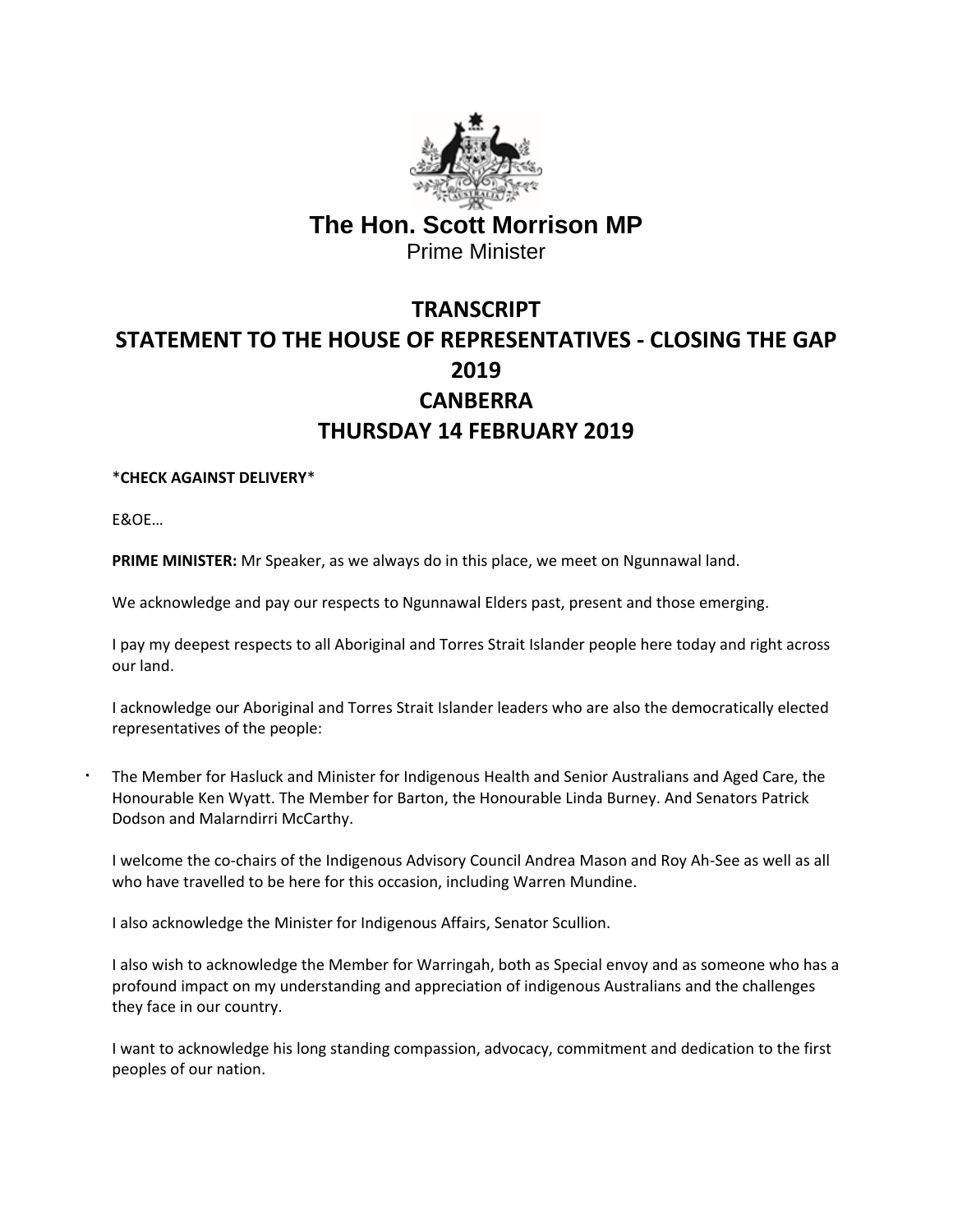I want Aboriginal and Torres Strait Islander children to have the same opportunities as all other children growing up in Australia.

But this is not true for Aboriginal and Torres Strait Islander children in Australia today. It's never been true. And I don't know when it will be true. And that is the truth we must confront again today.

I remind myself of this truth each day as I walk into my office, as I have done for many years.

In my office is a photo of a plaque embedded in a rock memorial at a remote outstation in Central Australia that I visited with the Member for Warringah and Senator Scullion many years ago, outside a small school that was attended by Shirley Ngalkin.

When Shirley was away from her community, she was brutally raped and drowned by teenage boys in Hermannsburg in 1998. She was six years old. She would be a young woman now, probably raising her own family, perhaps her own daughters.

On her memorial it says "I am Jesus' little lamb", with the prayer that she now rests in His care. I pray that is true, because we certainly failed to provide it. And we still do.

I'd like to tell you that this no longer happens. But we all know it does, even though we are often told we shouldn't say so, but we should.

Young girls are taking their lives in remote communities, so are young boys. Lives are being consumed in a hopeless dysfunction that seems to defy any sensible response.

While I am not going to pretend today that this situation does not remain in an unforgivable state, I am going to say that we can never rest as a nation until we change this for all time.

And I am here to say that there is hope. That progress is and can further be made.

So that one day we can say that a young indigenous boy or girl growing up in Australia will have the same chances and opportunities in life as any other Australian.

That is what Closing the Gap is all about.

Mr Speaker, in 2008 we began this process of Closing the Gap.

Successive Prime Ministers have reported since on our progress on meeting these national goals.

Born out of the National Apology, Closing the Gap was recognition that words without deeds are fruitless.

The process that began in 2008 was born of good heart.

It recognised that accountability is vital if we are to bring about a change and meaningful progress that has eluded our nation for two centuries.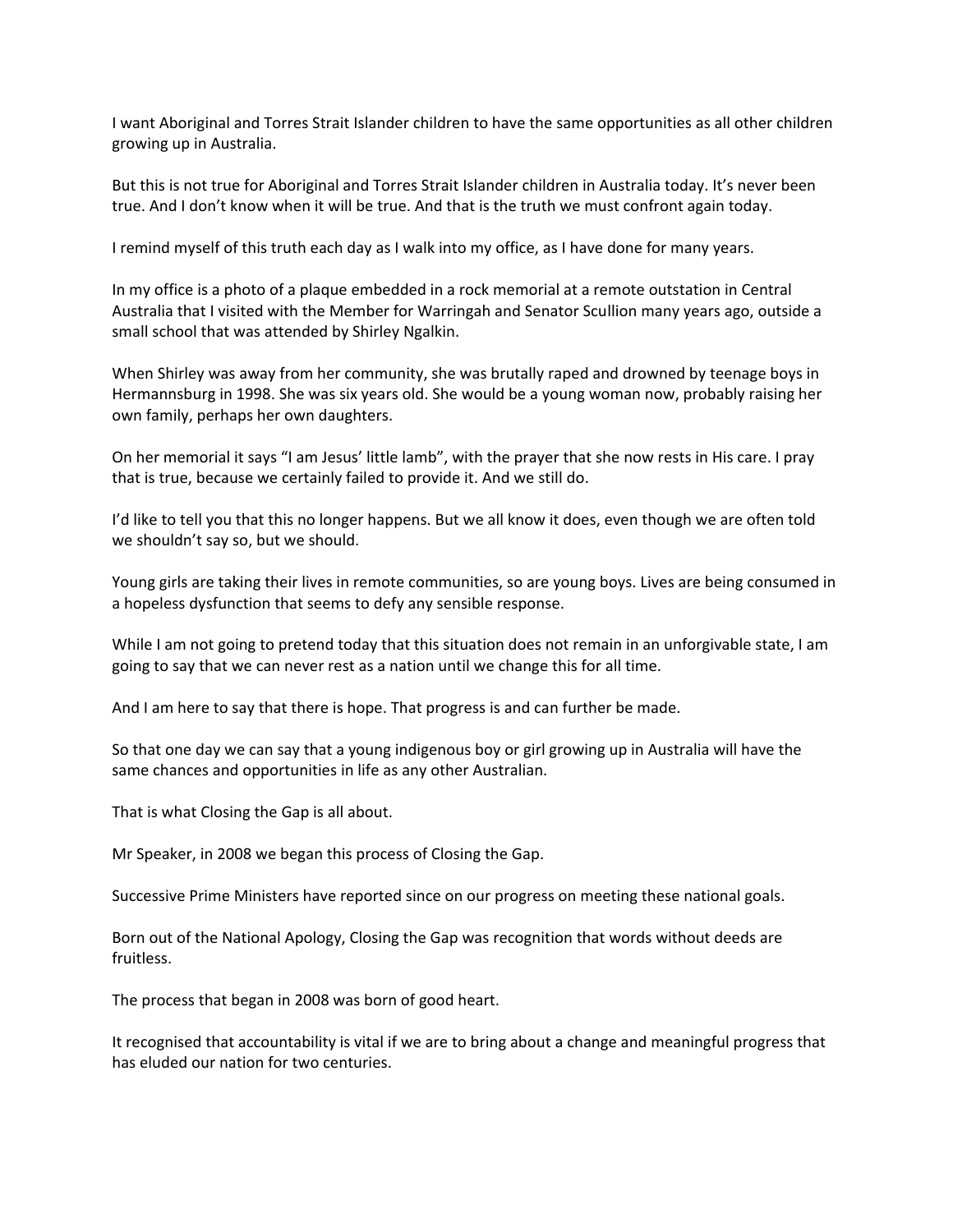But I must say, that while guided by the best of intentions, the process reflected something of the hubris of this place.

It did not truly seek to partner with Aboriginal and Torres Strait Islander peoples.

It believed a top-down approach could achieve the change that was rightly desired. That Canberra could change it all with lofty goals and bureaucratic targets.

It was set up to fail. And has, on its own tests. And today I am calling that out.

This was not a true partnership – not with the states and territories, or with Indigenous peoples themselves.

Yes, there was more funding, programs, workers, and accountability – but this was just another version of what we were already doing, so often unsuccessfully, in different forms, for generations.

So, while there has been incremental and meaningful progress on many fronts – as of 2019 only two of the seven Closing the Gap targets are on track.

What we're doing has to change and our Government is leading a process to change it.

That is why, two years ago, we embarked on a Closing the Gap refresh – because our efforts were not meeting our worthy ambitions.

Late last year, a Coalition of Aboriginal and Torres Strait Islander Peak Bodies made representations to me about Closing the Gap.

They came to me seeking a partnership.

One where we listen, work together and decide together how future policies are developed – especially at a regional and local level.

This is a message I've also heard from the Indigenous Advisory Council.

At COAG in December last year, all governments committed to share ownership of, and responsibility for, jointly agreed frameworks, targets and ongoing monitoring of a refreshed Closing the Gap Agenda, with Aboriginal and Torres Strait Islander peoples at its heart.

COAG asked that this work be finalised by the middle of this year.

This is a major step toward the genuine and mutually respectful formal partnership between governments and Aboriginal and Torres Strait Islander Australians that will empower individuals and allow communities to thrive.

Governments fail when accountabilities are unclear. When investment is poorly targeted, When systems aren't integrated. And when we don't learn from evidence.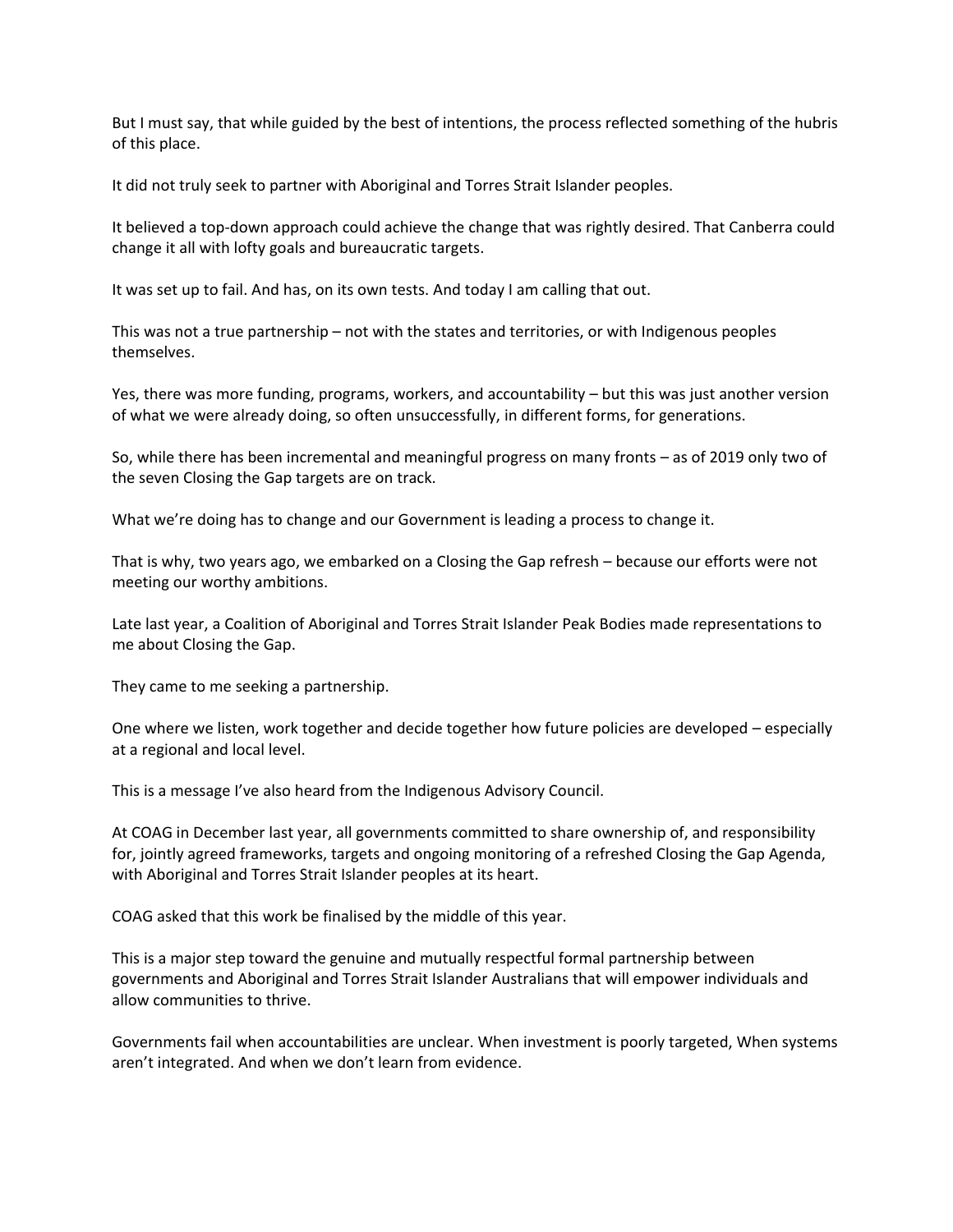This is why clear accountability will be at the centre of a new approach to Closing the Gap, with states and territories and the Commonwealth Government and Indigenous Australians having clear responsibilities for delivering on targets.

This is also why the progress we jointly make will be subject to regular independent Indigenous-led reviews.

This is about delivering action on the ground.

And this is about giving us all the best chance for success.

Our communities need the jobs and economic growth that makes true aspiration viable – and we need a renewed focus on education so that the next generation of Indigenous men and women will have every opportunity to participate in and contribute to our economic prosperity.

As we commence this refresh of Closing the Gap, it is important to report on what has occurred over the past ten years of reports.

While it is important to acknowledge the gap that exists and the gap that must be closed, we must careful not to take a deficit mentality to our task.

This is a long journey of many steps. We cannot allow the enormity of the task to overwhelm our appreciation for what we are achieving.

If we focus only on the gap and not what is being achieved, we are at risk of losing heart. We may fail to recognise achievements and strengths that can be built upon.

Sure, those achievements are still not enough.

But in this space, every achievement is hard won.

Every child that gets into school and stays in school is a a victory.

Every child born healthy is a victory.

Every parent in every town who gets a job and stays in a job is a victory.

Every woman or child who is kept safe from abuse is a victory.

Every night a family can rest their heads in a home that is clean, safe and not overcrowded is a victory.

This process must claim it's victories, while being honest about it shortcomings. Because it is the victories upon which success built, and our failings from which lessons are learned.

Over the past ten years the life expectancy of Aboriginal and Torres Strait Islander Australians has increased – men born between 2015 to 2017 can expect to live for an additional 4.1 years and women 2.5 years compared to those born 10 years earlier.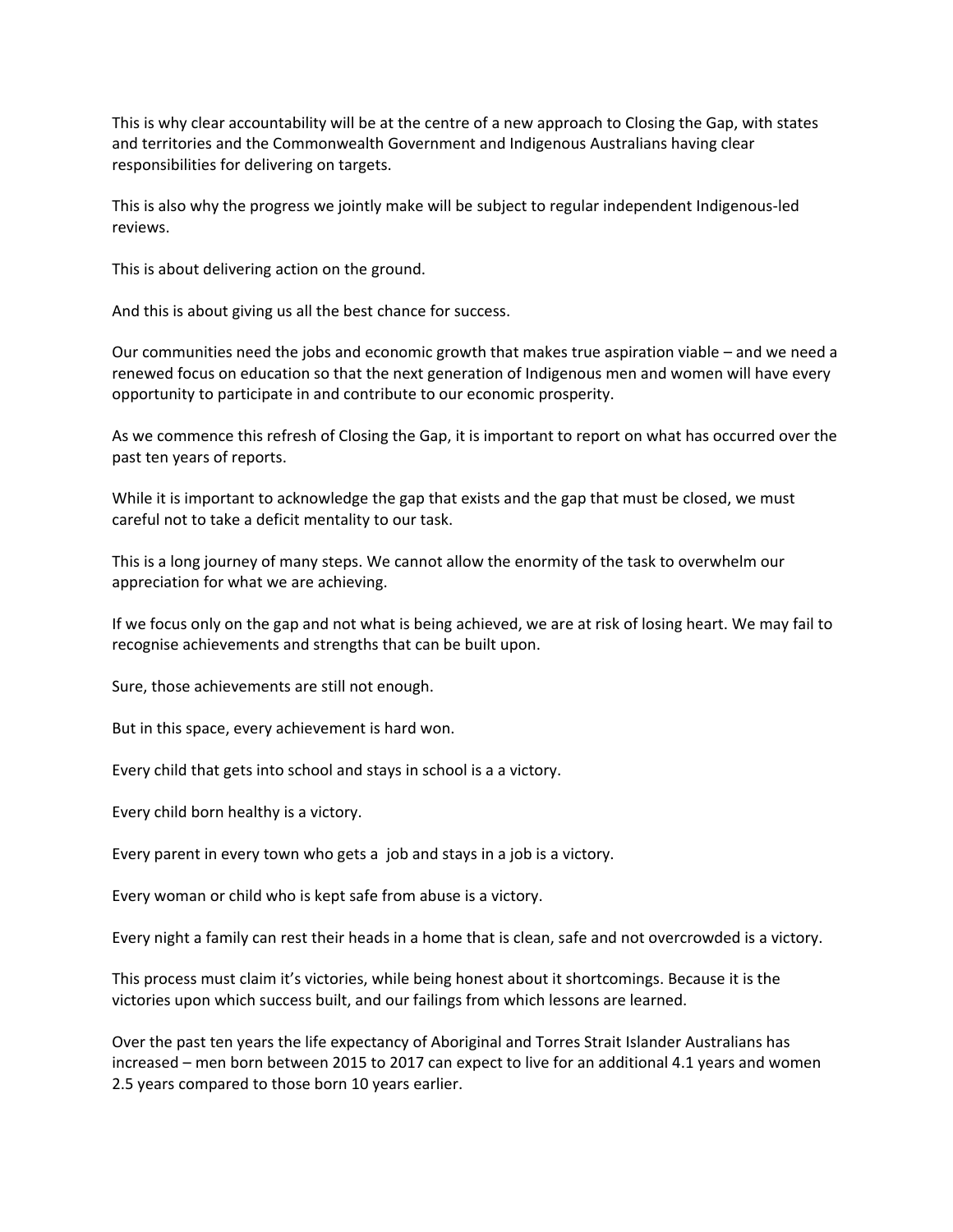This improvement is encouraging. It points to better work being undertaken drawing together the different threads of health: physical, social, emotional and mental. This progress is the culmination of incremental progress in communities across Australia.

Across Australia there are hundreds of services making a meaningful difference.

In Queensland, the Institute of Urban Indigenous Health provides clinics, eye examinations, dental examinations and support to deal with addictions.

In Central Australia, the Purple House is taking dialysis services to patients - with a mobile dialysis unit, the Purple Truck.

And in communities across Australia it requires sustained effort. It's intensive and it's absolutely vital.

However, despite the progress, we are not on track to close the gap on life expectancy by 2031.

Since 2008 Indigenous child mortality rates have fallen by 10 per cent.

The child mortality rate is a rate per 100,000 children, and so with a small population, the rate moves around a lot from year to year.

That means we have to be cautious about any claim of improvement.

While the Indigenous child mortality rate has fallen, the non-Indigenous infant mortality rates have fallen at a greater rate.

While we welcome both falls, the gap has not narrowed.

But there are positive signs – the proportion of Aboriginal and Torres Strait Islander mothers attending antenatal care has risen from 41 per cent in 2010 to 60 per cent in 2016; the maternal smoking rate has decreased from 54 per cent in 2015 to 43 per cent in 2016; and we are seeing significant increases in immunisation rates.

I acknowledge the work being done on the ground that is making meaningful differences.

In Queensland, the Apunipima Cape York Council's Indigenous health workers, through the One Baby program, are conducting health checks, immunisation and treatments in homes and through clinics.

In the Northern Territory, a team of Aboriginal women is helping young mothers through the nursefamily partnership program - and imparting an understanding of what contributes to good health and wellbeing.

This is work that is extremely targeted and helping families make the best choices when it comes to the health and wellbeing of their young children.

The target to have 95 per cent of Indigenous children in early childhood education by 2025 is on track.

In 2017, 95 per cent of Indigenous children were enrolled in early childhood education.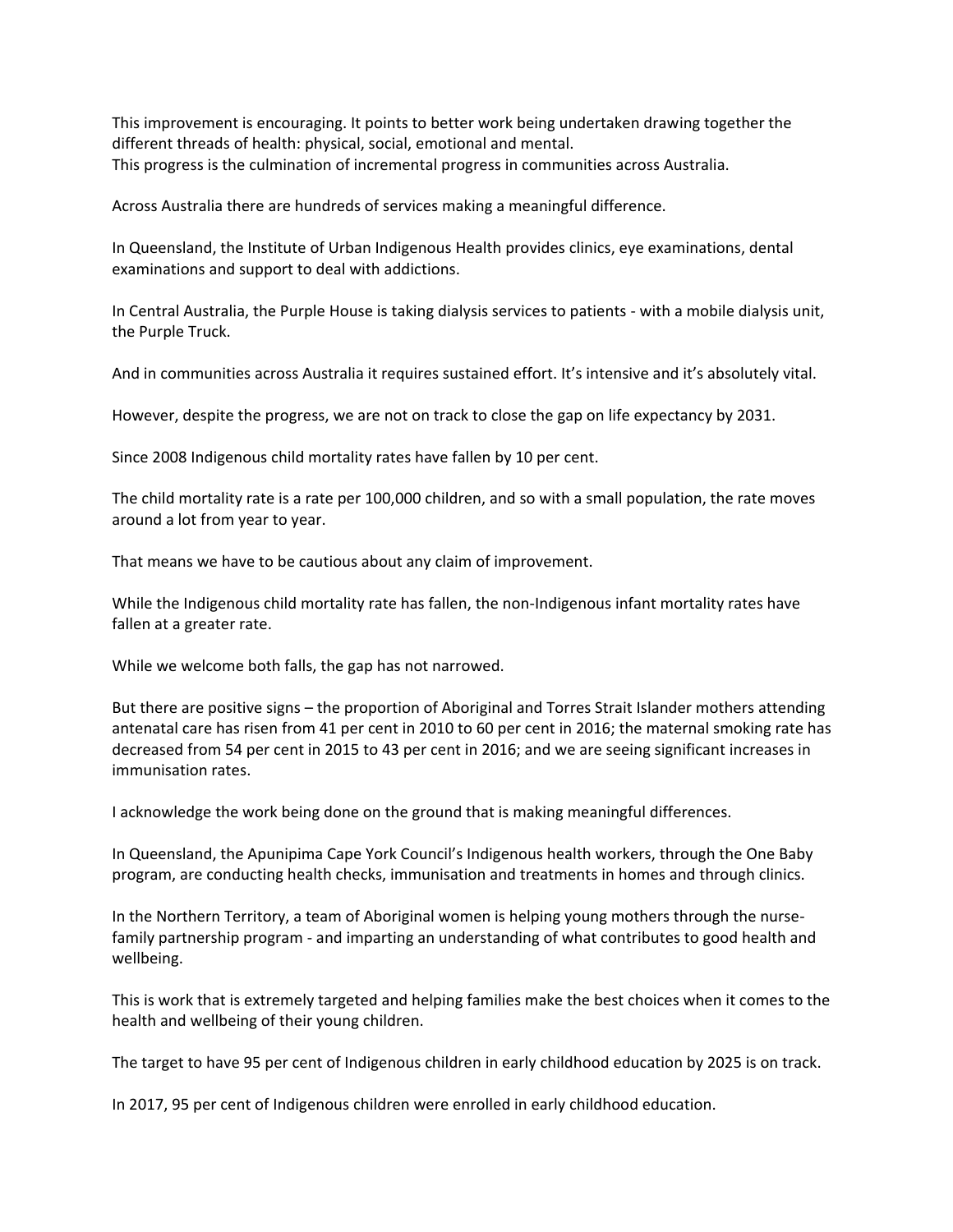New South Wales, Victoria, South Australia, Western Australia and the ACT now have enrolments at the 95 per cent benchmark rate or above.

We should note that attendance rates for Indigenous children were lower in remote areas – particularly Very Remote Areas – up to 16 percentage points lower than the rates for Indigenous children in other areas.

So there is still work to do.

Nevertheless, there is significant progress overall and this should be celebrated – because enrolment and attendance are precursors to improving developmental outcomes ahead of attending school.

Much of this work has been supported by National Partnership Agreements with the States and Territories - ensuring that every child has access to a quality preschool education in the year before school.

Since 2008, there have been improvements in schooling outcomes.

The Commonwealth, working with the States and Territories, through the National School Reform Agreement is bolstering these improvements with \$308 billion from 2018 to 2029, with a priority focus on driving improved outcomes for Aboriginal and Torres Strait Islander students.

The biggest improvement over the past decade has been in Year 12 or equivalent attainment.

We have witnessed an almost 18 percentage point jump in the proportion of Indigenous Australians achieving this milestone since 2006.

More Indigenous students are now graduating and moving into employment or further studies.

We can be particularly proud of our Aboriginal and Torres Strait Island young people who face the additional challenge of living in Very Remote Areas – they have achieved the largest leap in attainment, with rates rising from 23 per cent in 2006 to 43 per cent in 2016.

However, the target to close the gap in school attendance is not on track.

Attendance rates for Indigenous students are at around 82 per cent compared to 93 per cent for non-Indigenous students.

While there is a disproportionate share of Indigenous students below the minimum standards for reading and numeracy, we have made progress over the past decade.

The proportion of Indigenous students at or above minimum standards are 11-13 percentage points higher than in 2008 – for reading in Years 3 and 5 and for numeracy in Years 5 and 9.

This Government understands that one of the keys to transform Indigenous employment rates is to encourage Indigenous businesses to grow.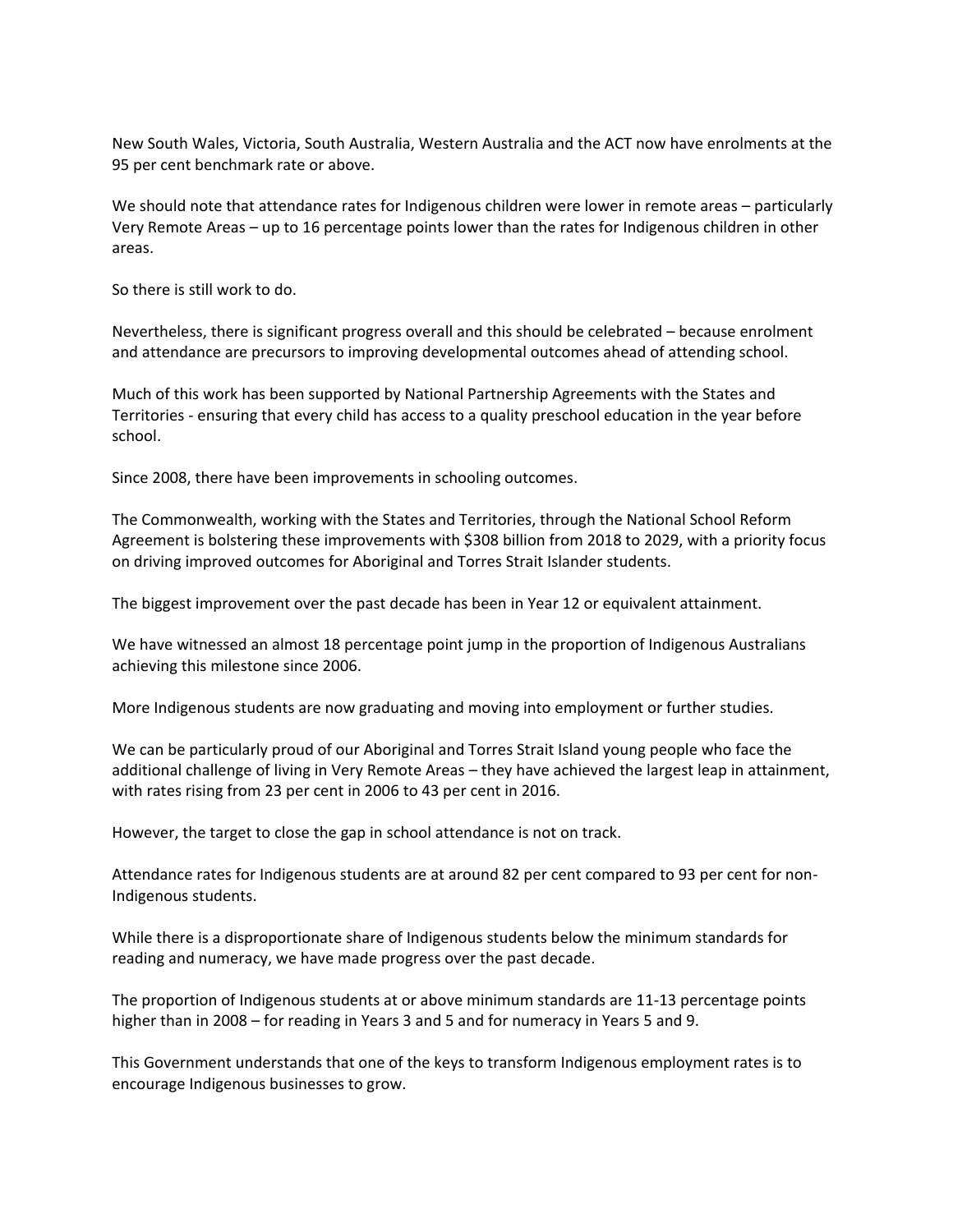Indigenous enterprise means Indigenous jobs.

Since the commencement of the Indigenous Procurement Policy three and a half years ago, the Commonwealth has awarded almost 12,000 contracts to over 1,470 businesses.

Those contracts have a total value of over \$1.8 billion.

Last financial year, 366 Indigenous businesses won their first Australian Government contract.

The Commonwealth and all portfolios exceeded their three per cent Indigenous Procurement Policy contract target.

To ensure this growth continues, from 1 July this year, we'll introduce a three per cent target based on value, beginning at one per cent and phased in over eight years.

We'll also expand the reach of the mandatory minimum requirements for Indigenous participation in major contracts to include additional service categories from 1 July 2020.

It is through the development of small, family and medium sized Indigenous businesses that we will tackle the Indigenous employment gap.

I am aware that many have entered this place with grand plans and lofty promises. All soon forgotten.

As Prime Minister I am not going to add further well intentioned promises to what is a long and disappointing list.

The Closing the Gap initiative seeks to promote action across a broad range of fronts. It must and will continue to.

As Prime Minister I intend to have a more specific focus. To seek to make an impact in just one area that I believe can achieve generational change.

And that's education.

I want to get kids into school and to stay in school for longer.

Education is the key to skills.

It is the key to jobs.

It is the key to building enterprises – and giving young Aboriginal and Torres Strait Islander Australians the opportunity to create their futures.

It's the key to a good life.

If you can't read, if you can't write, there is no possible way you can share in the prosperity of Australia.

I am yet to meet a person who says they regret studying.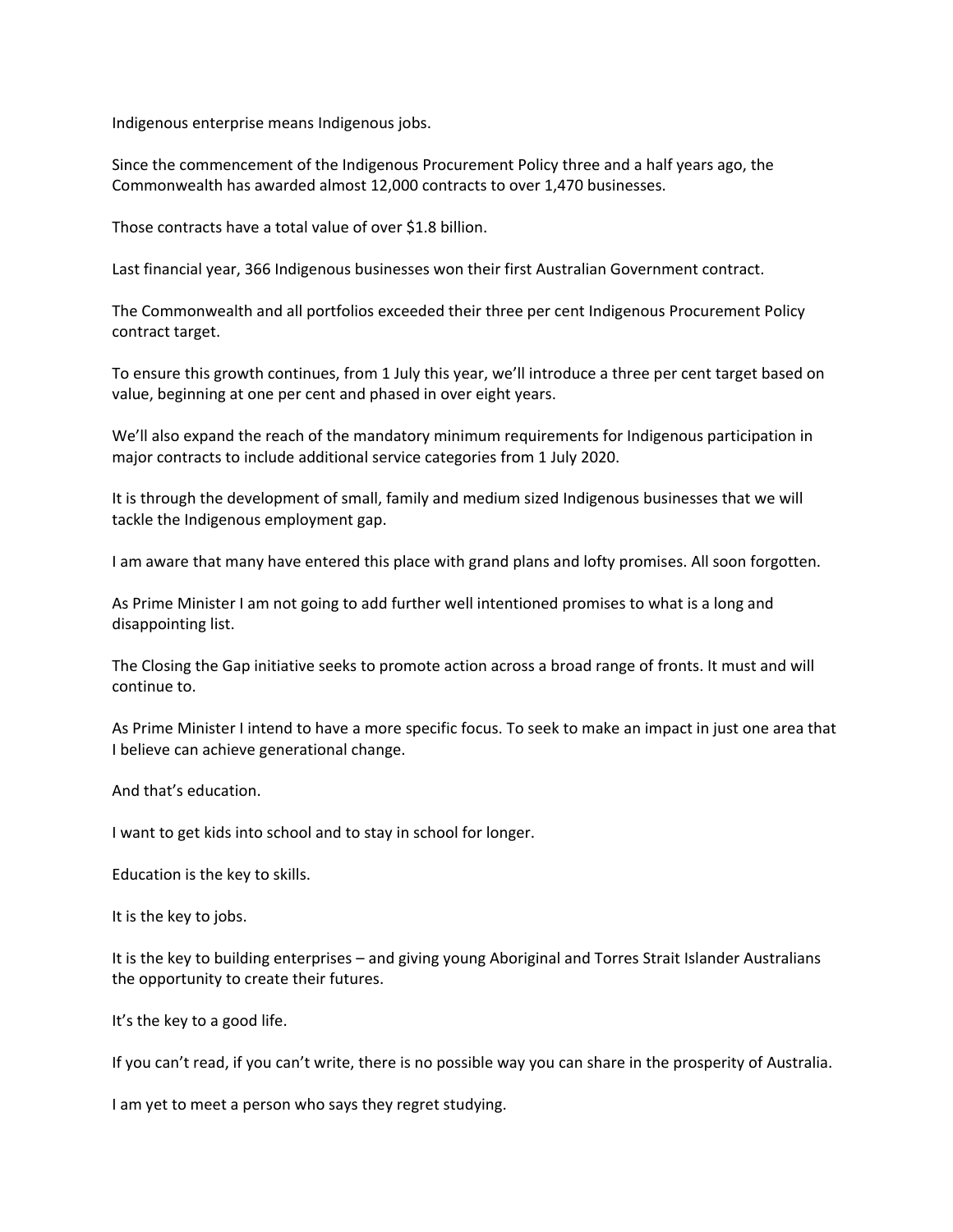Because even if we take a different path to our studies, it becomes a foundation on which to build.

As Ian Trust, the Chair of Wunan an Aboriginal Development organisation in the East Kimberley, puts it: "If you want to have things you have never had before, you must be prepared to do things you have never done before. For us, this will mean getting more of our people educated and into a job in order to break the cycle of poverty for our people".

Education is the foundation: for skills, jobs, health, prosperity, and longevity.

As the Member for Warringah has noted: when Indigenous students finish school and complete a degree – they have much the same employment outcomes as other comparable Australians.

We are seeing good signs from around the country.

The number of Indigenous women enrolling in university education has continued to rise and Indigenous women are graduating in increasing numbers.

For example, only last month, five Aboriginal and Torres Strait Islander women graduated as doctors from the University of Western Australia. This is a tremendous outcome and I congratulate these new doctors.

And last week, on the other side of the continent, in Port Macquarie, the first Indigenous graduate in the University of Newcastle's Bachelor of Midwifery completed her studies.

While there has been progress, we need to accelerate our efforts, particularly in our work in remote areas.

We must start with incentivising and rewarding teachers in remote communities.

I know you can't be a teacher in a very remote area without having a deep commitment to teaching and making a difference.

If you are a teacher in a very remote area, what you are doing is more than a job, it's an expression of love.

We should never take advantage of that great act of love. If anything we should reward it.

That is why the Government will provide incentives to teachers working in Very Remote Areas to help them pay their Higher Education Loans.

For these teachers, their HECS debt will be frozen. From today, teachers working in a Very Remote Area will not have one cent of interest added to their debt whilst they are working in a Very Remote Area.

For teachers, who from today, work for four years in a Very Remote Area, their HECS debt will be scrapped.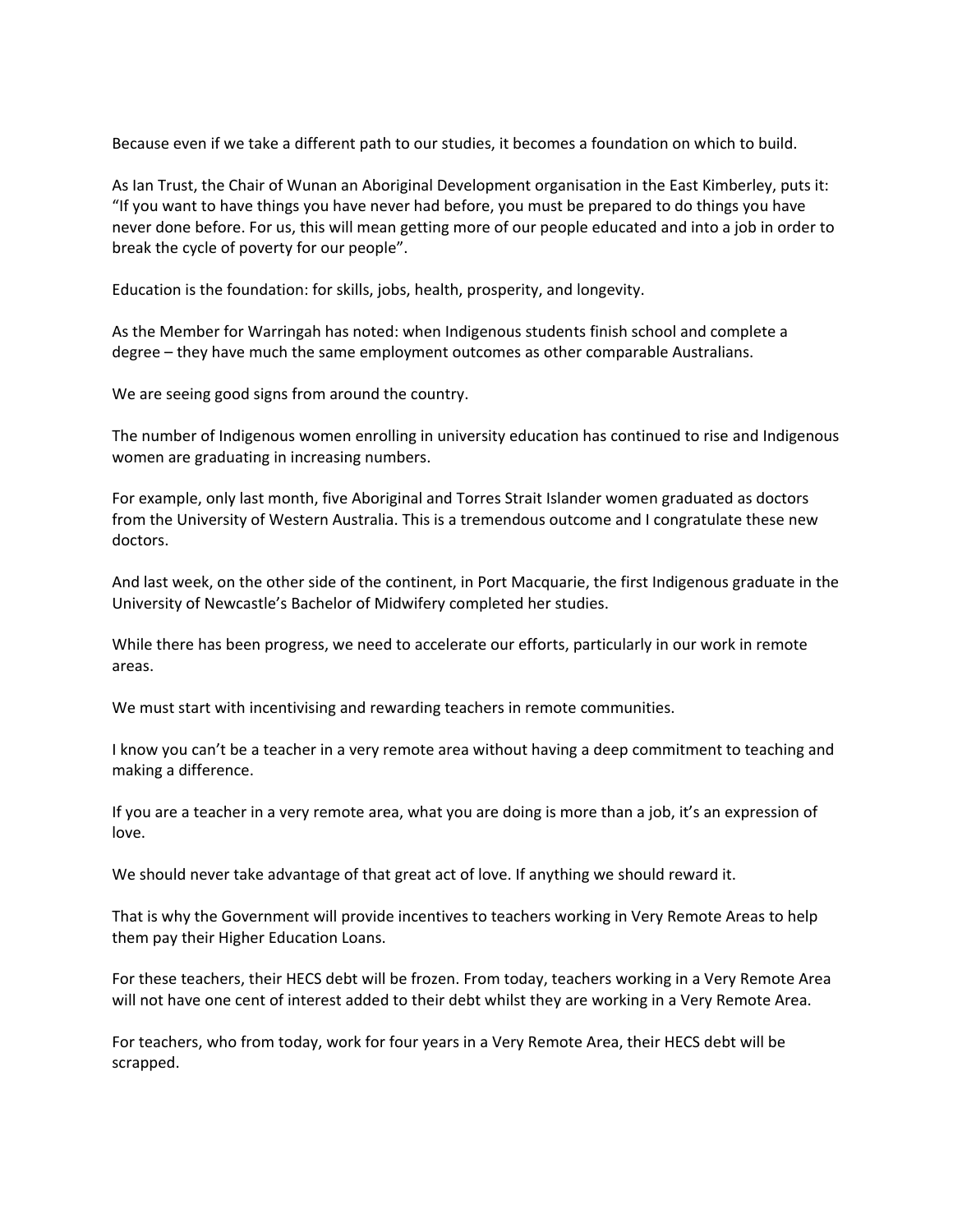As well, the Minister for Education, the Special Envoy, and the Minister for Indigenous Affairs will work closely with a small number of communities to improve attendance rates.

Community by community. School by school.

This could include providing additional school facilities such as community infrastructure or learning centres helping disengaged students return to school. The goal being supporting and addressing school attendance.

We have seen the success of organisations that provide scholarships and mentoring for Aboriginal and Torres Strait Islander boys and girls.

The Australian Indigenous Education Foundation, the Clontarf Foundation, and so many other programs are producing great outcomes and we need to invest in that success – helping indigenous boys and girls choose the futures they aspire to.

The Government will provide an extra \$200 million in support over the forward estimates for scholarships, academies and mentoring support.

The Indigenous Youth Education Package will provide further certainty for scholarships, academies and mentoring of Indigenous students.

This is an area which is working, and we are investing in success.

Mr Speaker.

There is change happening in our country: a shared understanding that we have a shared future.

The change is manifesting itself in thousands of small ways, each cascading to create change.

I remember being a boy, just 12, and travelling with my older brother Alan to a property 30 kilometres east of Cloncurry in North West Queensland, that property is under water today.

It was the family property of my late uncle Bill. The grandson of Dame Mary Gilmore who sensed and wrote of the yearning and mourning of Indigenous Australians long before most others.

I remember being in awe of the land – and marvelling at seeing a horizon on land rather than just at sea. I'd never seen that before, I grew up on the coast.

There was a large Indigenous family working on the property.

They were skilled stockmen.

I had had almost no interaction with Aboriginal people in my life – and my first reaction as a young boy – was to withdraw.

We too often withdraw what we do not know or understand.